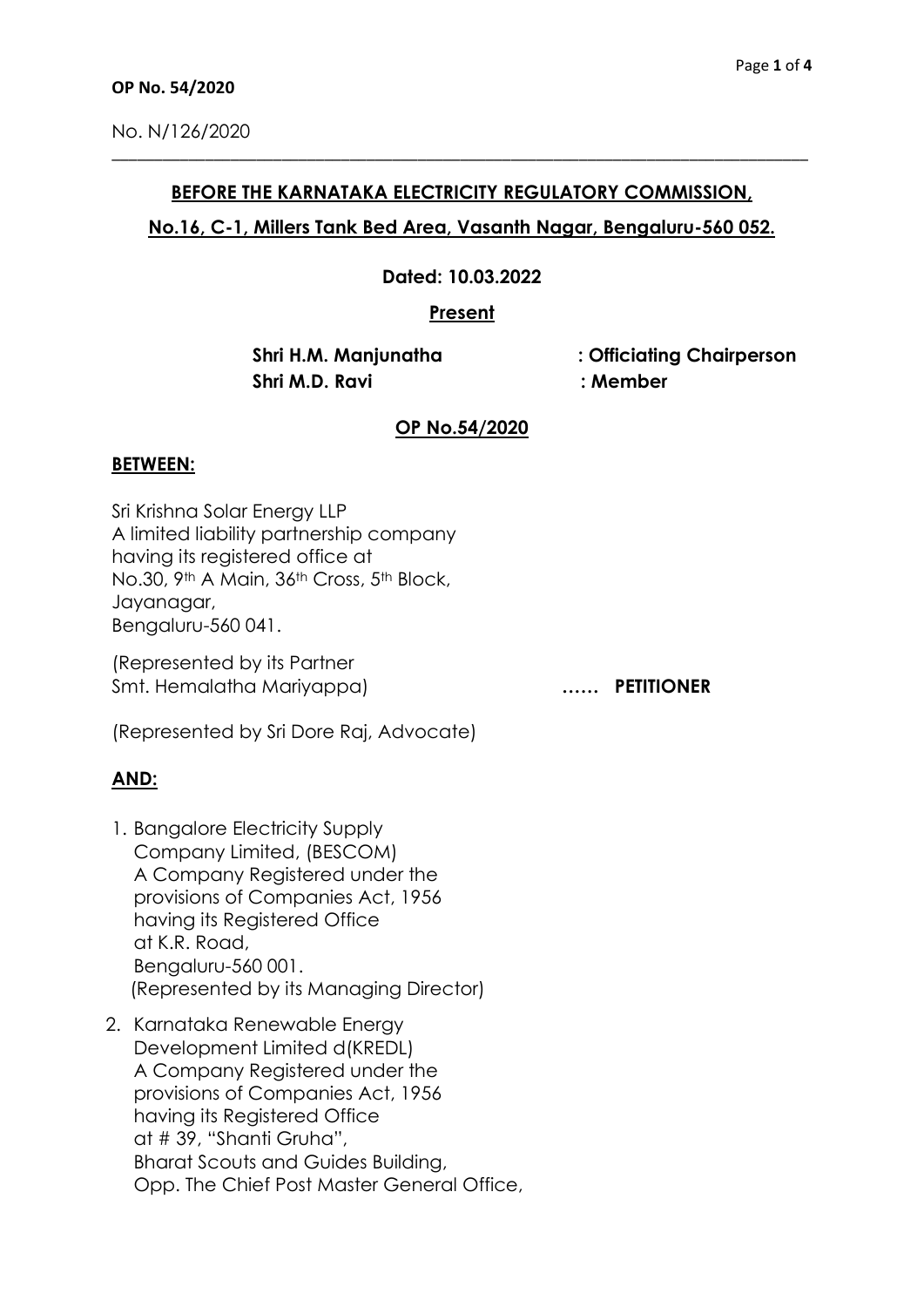### **OP No. 54/2020**

Palace Road, Bengaluru-560 001 (Represented by its Managing Director)

3. State of Karnataka Department of Energy, Vikasa Soudha, Dr. Ambedkar Veedhi, Bengaluru-560 001. (Represented by its Additional Chief Secretary)

(Respondent No.1 represented by Smt. Sumana Naganand, for Justlaw Advocates, Respondent No.2 represented by Sri Samarth Kashyap, Advocate)

### **O R D E R S**

1. The petitioner has initially filed the present petition under Section 62 R/w

Section 64 R/w Section 86 (1) of the Electricity Act, 2003, praying for the

following reliefs to:

- a) Call for records;
- b) Approve the Schedule Commissioning Date as 18 months from the date of approval of the PPA;
- c) Apply the tariff of Rs.6.51 per unit as per the Power Purchase Agreement dated 16th March 2017 as Annexure-P7;
- d) Pass such other incidental order as may be appropriate under the facts and circumstances of the present case.
- 2. During the progress of the proceedings of the case on 10.03.2022 through Video-Conferencing, the learned counsel for the 1st respondent (BESCOM) filed Memo dated 10.03.2022 in response to petitioner's memo dated 03.02.2022, wherein the respondent No. 1 agreed to extend the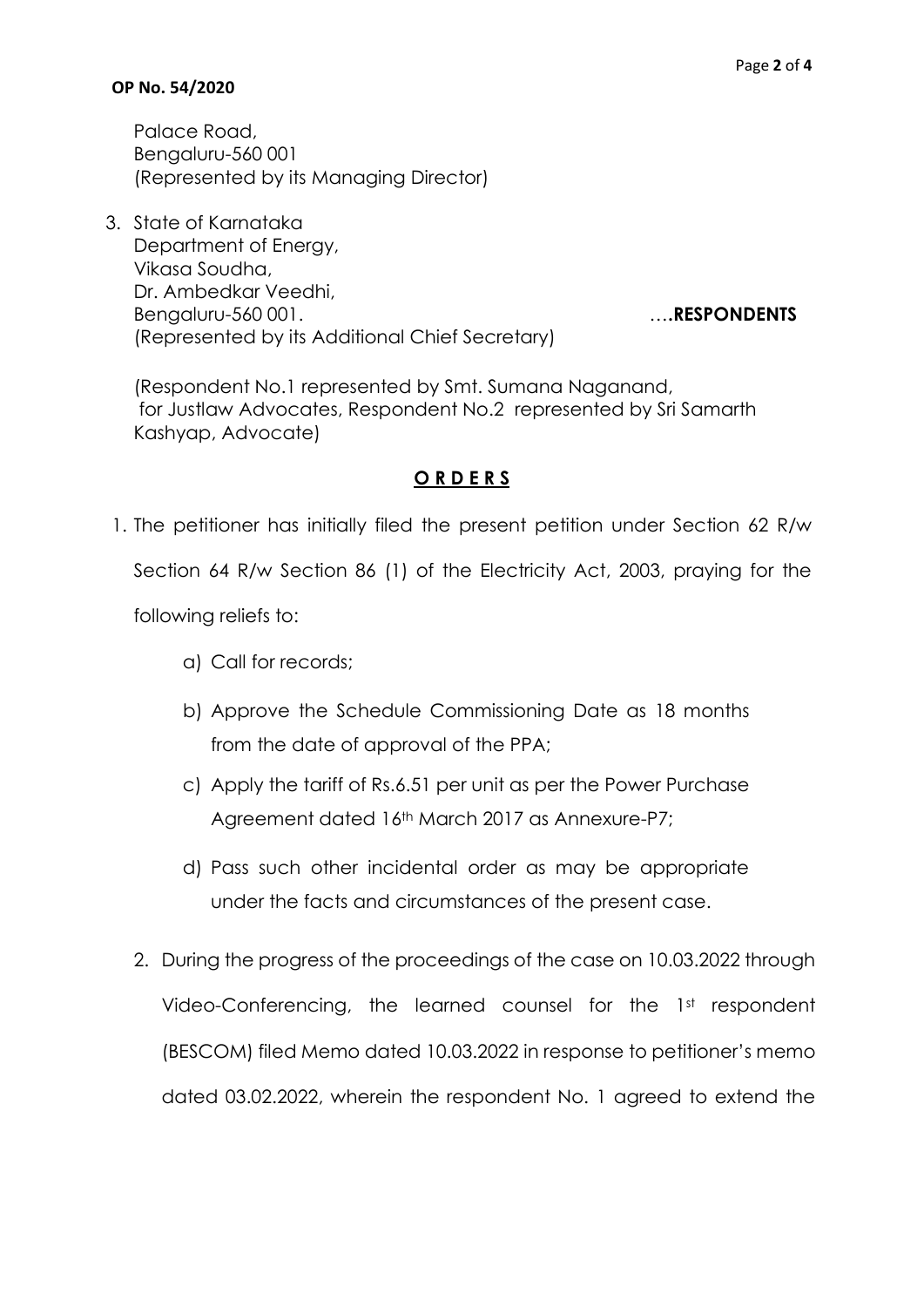#### **OP No. 54/2020**

time for commissioning of the Project till 09.09.2022, with such other terms & conditions stated in the said Memo.

- 3. The extract of the memo dated 10.03.2022 by the 1st Respondent  $-$ BESCOM is hereunder;
	- i. To commission the project and inject energy into the grid within six months starting from 10.03.2022 i.e., 09.09.2022, after obtaining all statutory approvals and adhering to the present norms agreeable to BESCOM.
	- ii. The petitioner will be entitled to the tariff as determined by this Commission in its Generic tariff orders for solar power that is prevailing on the date of commissioning of the plant.
	- iii. In the event that the petitioner fails to commission the plant on or before 09.09.2022, keeping in view the fact that BESCOM has achieved its Solar RPO targets set out by MNRE and the surplus energy available in the state, the respondent herein reserves the liberty to terminate the PPA, if the petitioner fails to commission the solar power project and inject the power into the grid on or before 09.09.2022, the petitioner will not be entitled to any further extension of time to commission the plant.
- 4. The Commission on perusal of the records and hearing from both counsel and in view of the contents of the Memo dated 10.03.2022, the following Order is passed.